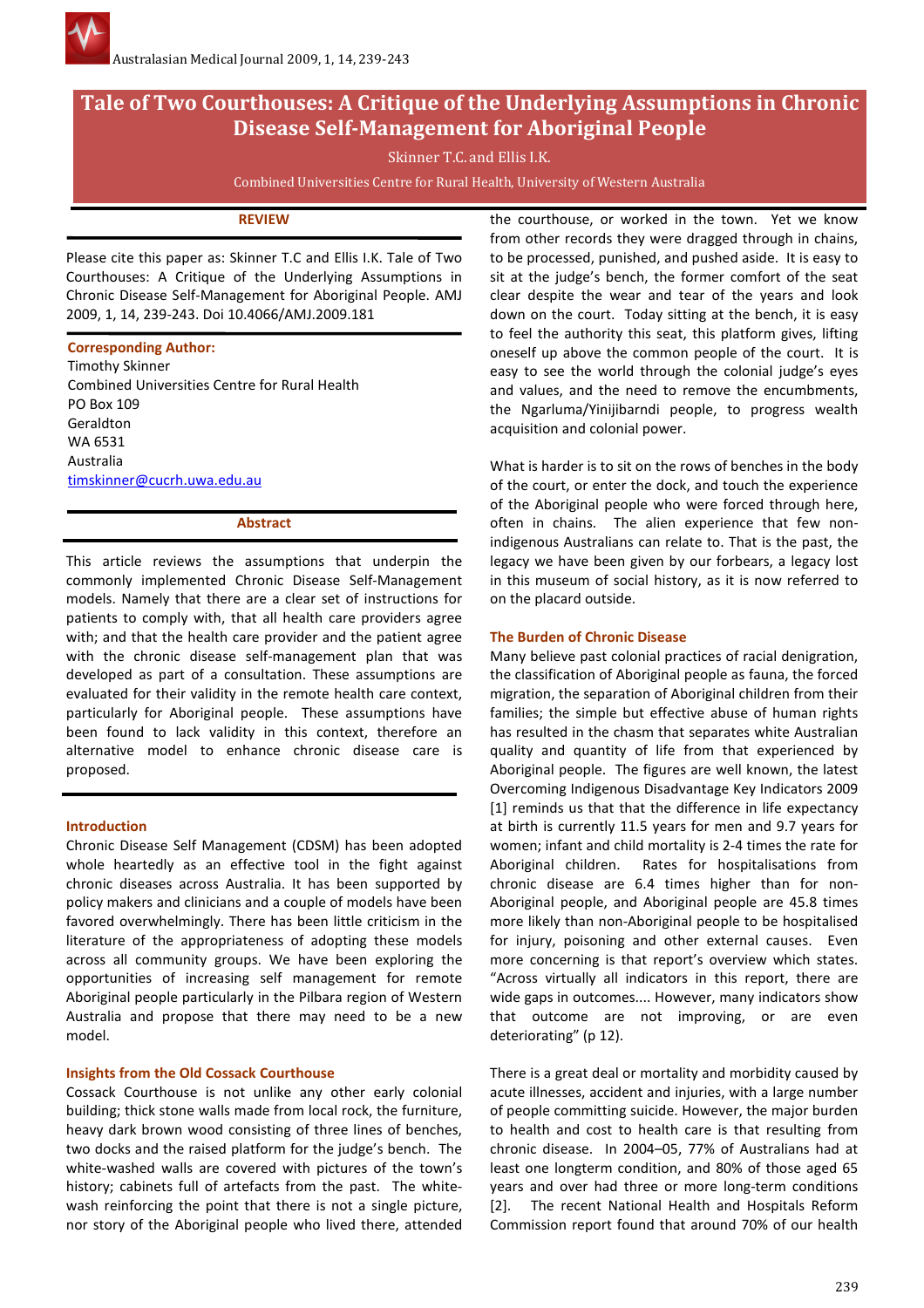

care budget is consumed by chronic conditions that are potentially preventable (such as cancer, cardiovascular disease, mental disorders and diabetes), and that 10% of hospital stays could have been avoided if better care had been provided earlier [3].

#### Chronic Disease Self-Management

One of the dominant approaches being advocated for reducing the impact of chronic disease, both to the individual and health care system is Chronic Disease Self-Management (CDSM). This is best evidenced by the current Federal Government approving the allocation of a total of \$13.1 million to 82 organizations to deliver specific chronic disease self-management and lifestyle risk modification programs in communities and regions throughout Australia. However, the concepts of CDSM are derived from health care in the dominant western cultures, and there appears to be little critical appraisal of its appropriateness for Aboriginal people, in particular those living and remote communities. The Department of Health and Ageing when launching the National Chronic Disease Self-Management Initiative states "Effective self-management is based on a partnership between the person with the disease, their families and health professionals, in which they are encouraged to play an active role in monitoring and managing symptoms and signs of illness, managing the impacts of illness on their lifestyle, emotions and interpersonal relationships, and adhering to treatment regimens" [4]. This view of self-management and the role of CDSM are also articulated by the Flinders Human Behaviour & Health Research Unit. They argue that selfmanagement "involves (the person with the chronic disease) engaging in activities that protect and promote health, monitoring and managing the symptoms and signs of illness, managing the impact of illness on functioning, emotions and interpersonal relationships and adhering to treatment regimes." Further it is proposed that The Flinders Model is "underpinned by cognitive behavioural therapy (CBT) principles, offers a generic approach to chronic condition selfmanagement that can be applied to a wide range of health conditions" [5]. From this stand point a "good" self-manager is someone who:

- 1. Has knowledge of their condition
- 2. Follows a treatment plan (care plan) agreed with their health professionals
- 3. Actively shares in decision making with health professionals
- 4. Monitors and manages signs and symptoms of their condition
- 5. Manages the impact of the condition on their physical, emotional and social life
- 6. Adopts lifestyles that promote health.

#### Challenging the Assumptions of CDSM

So the question is how appropriate is this model of CDSM for remote health care. The first point to consider is the authoritarian nature of this model. When examining the descriptions presented on CDSM we find two sets of contradictory descriptions being used. On the one hand we see terms such as "partnership", "agreed" and "patientcentred". Yet this is contradicted by the pre-determine approach that Flinders advocates. Further, self-management is described in terms of "adhering to treatment regimes", and in the six principles and descriptions we we find the term "adopt a lifestyle that promotes health". The message being that if you do not follow the "agreed" plan, you are a "bad" self-manager. Thus the concept of CDSM is embedded within the concept of adherence. The World Health Organisation defines this as "the extent to which a person's behaviour taking medication, following a diet, and/or executing lifestyle changes, corresponds with agreed recommendations from a health care provider"[6]. This definition, as well as the definition for similar terms used in the literature, such as compliance and concordance is based upon a clear set of assumptions:

1. There are a clear set of instructions to comply or adhere to

2. The health care professionals agree on what a person should be trying to do

3. There is agreement about what decisions have been made

Unfortunately, none of these assumptions stand up to scrutiny in the health care context. The recommendations for many chronic conditions are not clear, just consider the dietary recommendations for diabetes, with the different instructions concerning fat, carbohydrate, fibre, protein intake, along with glycemic index, regularity of food intake, and matching food intake to medication. That is without considering whether different health care professionals that an individual will see (nurse educator, dietician educator, doctor, podiatrist, practice nurse) will give the same recommendations to follow. A recent paper highlighted that even when working in relatively small teams, in this case paediatric diabetes care teams, there is substantial disagreement between professionals in the same team about basic information such as targets for glucose control [7]. There is also a substantial evidence base documenting that health care professionals and patients do not even agree on the presenting problem for a consultation [8] or the treatment decisions made in a consultation [9]. The discrepancy between the individual's recall and the health professional's is often blamed on the patient not paying attention to the health care professional. However, more recent studies indicate that health care professional's recall of the consultation is as inaccurate as the person with the condition. For example, one study demonstrated that 2/3 of treatment recommendations that a health care professional reported giving/making during a consultation, were not actually given in the consultation [10]. It should be noted that this study in diabetes care was completed in an outpatient clinic where the professional and patient were predominantly from the same culture and had the same first language. Thus the assumptions that underpin the ideas of adherence and compliance are theoretical and empirically invalid in the context of chronic disease [11, 12]. Although there are token gestures made in the literature by those advocating CDSM based approaches, their continued slippage into the language of adherence, compliance and judgement about those who don't act on the information and advice they are given indicates the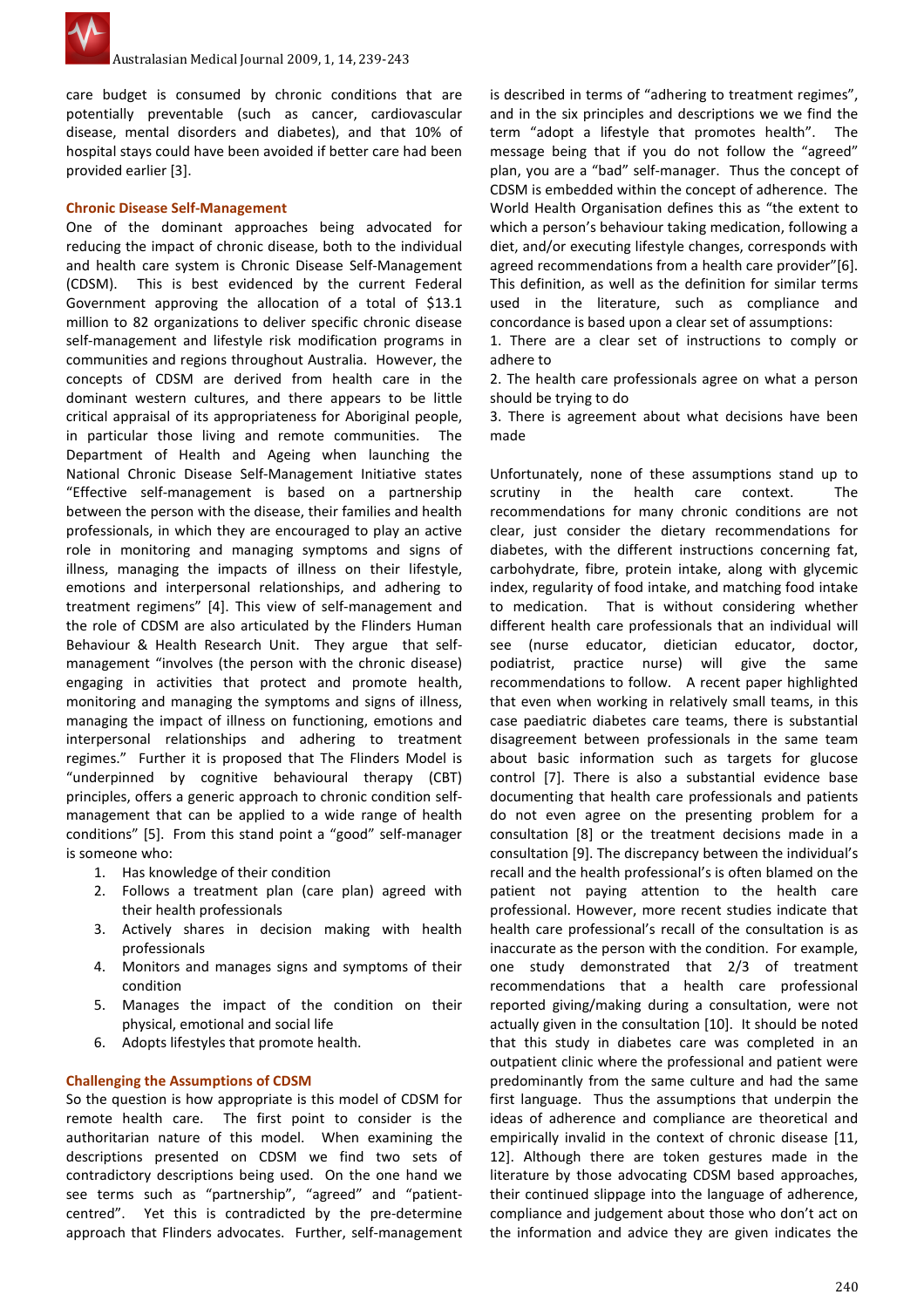true authoritarian nature of the commonly advocated models of CDSM.

## Chronic Disease Self-Management in the Context of Aboriginal Health

When advocating CDSM we need to consider the person's ability to adopt a lifestyle that promotes health. Inherent in the CDSM model is that it is possible and within the control of the individual to adopt these lifestyle behaviours. However, the model fails to consider the availability and cost of the foods that would be needed to follow current dietary recommendations. In a study of income and living costs on the Anangu Pitjantjatjara Lands it was estimated that a household on Community Development Employment Program income, marginally more than unemployment benefit, would have to spend between 79% and 85% of their income to meet their basic needs for food and other necessities [13]. A reduction of 40% in store prices would be required to make basic food and hygiene items affordable on current income levels. Consequently, most people cannot afford to eat or feed their children every day. Each fortnight, families have between one and three 'Mai Wiya' (no food) days when families have only tea and damper [13]. The Northern Territory market basket survey estimates that families in remote locations would have to spend 35% of their income to buy basic healthy food [14]. By contrast, the Australian Household Expenditure survey showed that for the average Australian household about 18% of weekly expenditure (not income) was spent on food [15]. Availability of basic foods decreases with remoteness, with 12% of the basic basket items missing in very remote stores [16]. Some have postulated that it is actually not possible for people in remote communities to afford the contents of a healthy eating plan, even if it were available. If this is the case for the basics of diet, consider the likelihood of availability of the health care needs of the individual. For instance optimal care for type 2 diabetes requires regular review of diabetes metabolic markers, HbA1c, Cholesterol, blood pressure, and subsequent titration or change in medication to achieve these targets. To achieve optimal control of type 2 diaebtes (glucose, blood pressure and lipids) and management of complications may mean individuals may need to be on up to 9 different medications to optimally control their blood pressure, lipids and glucose levels [17].

We also have the need to consider the culture of people living in remote communities, and how the CDSM models override this, for example where western dietary recommendations are in conflict with Aboriginal beliefs and traditions (e.g conflict between dietary restrictions and western recommendations for consumption of red meat during pregnancy, which is to some people taboo). The CDSM principles blame the individual for not adopting the appropriate lifestyle. Some people practice grieving rights and complete sorry business. The food and activity choices during these times are not within the remit of the individual to choose. Again the CDSM models do not account for these practices, and label the person as a "bad" self-manager.

A further problem for CDSM and the Flinders Model is that it is underpinned by cognitive behavioural therapy (CBT) principles. CBT shares many things in common with most of the interpersonal psychological therapies such as, using behavioural re-inforcements, stress management and relaxation techniques, as well as encouraging physical and social activity. However, the one component that makes CBT distinct from other interpersonal therapies is the emphasis that the individual's thought content is wrong, and that if you change the content of people's thoughts, then their behaviour will change, resulting in improved psychological and physical health [18]. This approach has been shown to have great value for certain conditions where incorrect or distorted cognitions or thoughts are the root cause of the condition. However, where this is not the case then CBT has very limited effectiveness, as highlighted by a recent meta-analysis of CBT and relaxation for the treatment of anxiety disorders. For specific phobia based anxiety, where there are clear cognitive distortions, CBT is more effective than relaxation. However, for Generalised Anxiety Disorder, where there are frequently such inaccurate distortions, CBT is **NO** more effective than relaxation therapy alone [19]. CBT is only a valid approach when the thoughts that are driving people's behaviour are actually wrong. In the context of remote health many of the "maladaptive thoughts", as they would be labelled by therapists, are commonly accurate reflections of the situation in which people and communities find themselves. One study reports that over 20% of Aboriginal Australians have been exposed to 7-14 major life stress events (death, incarceration, violence and severe hardship) in the previous 12 months [20]. So to engage a theoretical approach that would require the invalidation of the anticipation of negative appraisals of the future would seem wholly inappropriate. Further, the impact of these stressors on individual's susceptibility to mental health problems, such as depression and subsequent chronic disease are well documented in the medical literature [21, 22]. Yet the CDSM model just labels these as barriers to be overcome by the individual, and failure to do so means you are not a "good" self-manager.

Thus, the CDSM model is basically saying to the people in remote communities, here is the information; here is what you need to do, now get on and do it. This places responsibility on the individual and ignores the wider social and physical context that individuals in remote communities find themselves. It fails to acknowledge the impact of the wider social determinants of health and places the responsibility for improving health solely on the individual. This may be a valid approach in metropolitan areas and possibly rural areas but for remote health care the CDSM agenda just feels like another Cossack Courthouse ignoring the values, history and choices available to Aboriginal people. However, it is worth noting that Greenhalgh recently summarised several myths around the evidence base for CDSM [23]. She noted that few studies actually report any improvements in disease outcomes; that there is no evidence to support the assertion of reduced health care utilisation or health care costs; there is evidence that these are in fact increased following CDSM programs.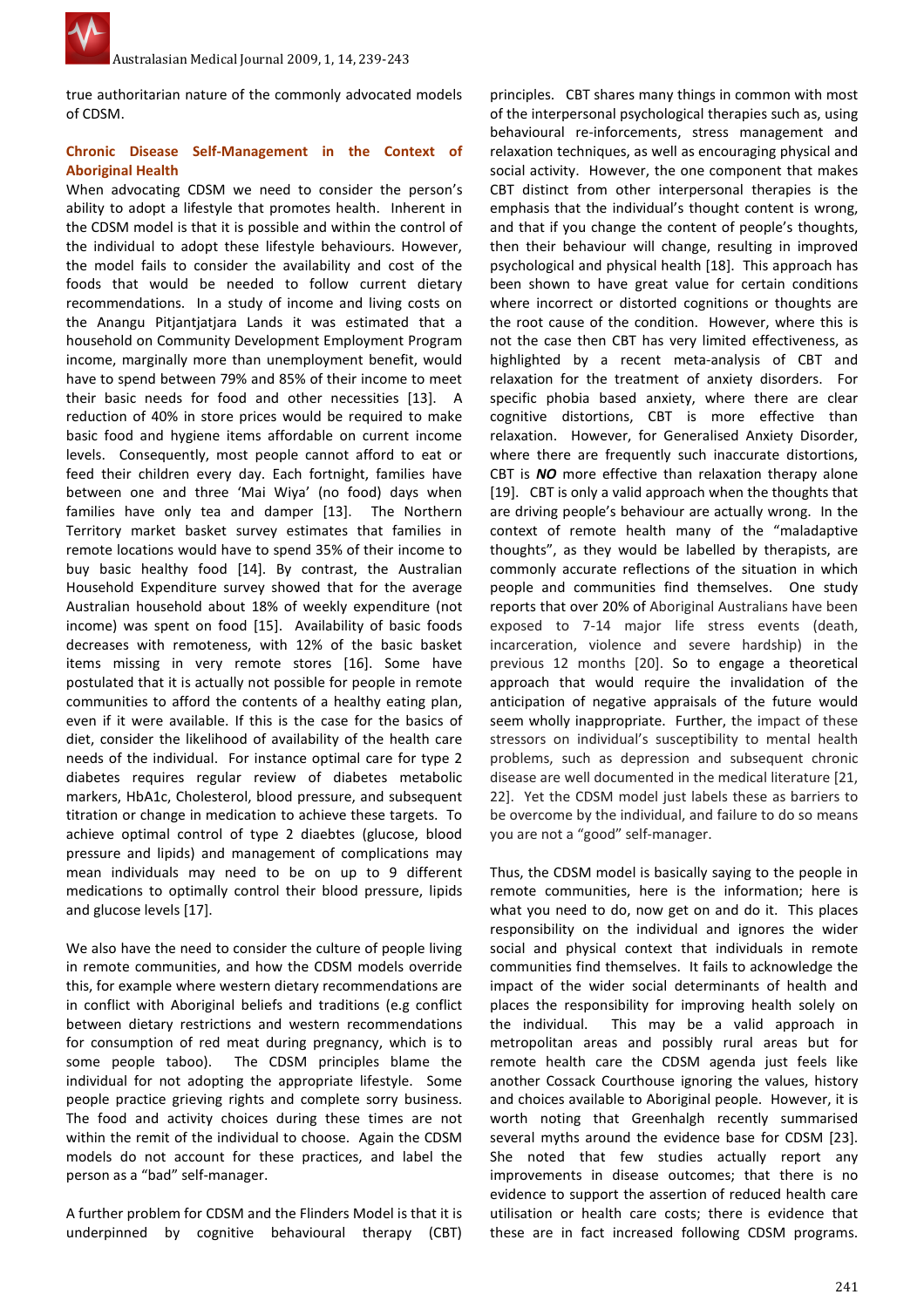

There is little evidence to suggest the CDSM models are effective outside the carefully selected groups of patients included in the research trials. Greenhalgh also proposes that there is evidence of publication bias in the CDSM literatures, noting only positive trials are being published [24]; and the self-management education literature continues to suffer from the lack of psychological equivalent placebos for the control groups [25] who are commonly randomised to receive no additional chronic disease care, support or advice.

#### An Alternative from the Old Courthouse Art Gallery

In a town further to the North, it is a warm night; the trees are softly lit with warm colours on the small lawn in front of the Old Courthouse Art Gallery. The murmur of the crowd slowly stills as the speaker asks for their attention. Following a welcome to country by a Kariyarra elder and introductions, the artists from a new local Aboriginal art group move forward to the welcome and acknowledge the interest in their work. Inside, the white wash is here also, but no longer a covering of old, rather a backdrop to the new, and its role to emphasise and draw the eye to the vibrant Aboriginal art work on display. The bookshelves also promote Aboriginal work, culture, values and traditions. So here in this courthouse we see reconciliation. Here we see the gallery, staffed by western professionals, working to promote the local community's work and way of seeing the world. The art is representational, but not an obvious representation to the casual non-Aboriginal observer. This work shows how the local artists see, feel and experience their world. This is very different from many of the western audience. In this courthouse we see how the dominant culture is acknowledging and valuing the Aboriginal community.

Reconsidering chronic disease care for remote Aboriginal people requires a new set of assumptions. This means supporting Aboriginal communities and people to identify their own priorities. Supporting the community to create the solutions they would like to explore, and working with them to secure the resources to implement their solutions. This means valuing and promoting the strengths of the Aboriginal community, culture and people. These are key features of community development models. Community development implies an awareness of exploitation and oppression. Community organising is based primarily on the conviction that people are capable of finding solutions to their own problems. This in no way negates the often indispensable role of experts, but it means that experts can best contribute by supporting initiatives decided on collectively by people who have joined together to address their community's needs. Community development means "working with communities and assisting communities in finding plausible solutions to the problems they have identified" [26, p.7]. Aboriginal people in Australia have participated in community development for thousands of years, yet they have been forced to adapt to a non-Indigenous community development model for several decades [26]. This approach shares many similarities with those who advocate a whole systems approach, also known as social ecology [23] which advocates looking beyond the interaction between the educator (lay or professional) and the person with the illness, to take in the wider social and physical context in which the individual lives. The whole system and

community development approaches support the creation of environments physical, emotional, spiritual and social that address the multi level determinants of health, rather than placing the blame and responsibility on the individual alone [27].

To make a difference in closing the gap in life expectancy between non-Aboriginal and Aboriginal people, we would like to propose that there is a move away from Chronic Disease Self-Management in remote health care, and switch to supporting Community Developed Models of Chronic Disease Care (CDM-CDC).

#### Reference

- 1. SCRGSP (Steering Committee for the Review of Government Service Provision) 2009, Overcoming Indigenous Disadvantage: Key Indicators 2009, Productivity Commission, and Canberra.
- 2. Australian Institute of Health and Welfare (AIHW). Chronic diseases and associated risk factors in Australia, 2006. AIHW, Canberra. http://www.aihw.gov.au/cdarf/index.cfm
- 3. http://www.health.gov.au/internet/main/publishing .nsf/Content/health-mediarel-yr2000-mwmwsp200809.htm accessed  $20<sup>th</sup>$  Ausgust 2009
- 4. http://www.health.gov.au/internet/main/publishing .nsf/Content/health-mediarel-yr2000-mwmwsp200809.htm accessed September 2nd 2009.
- 5. http://som.flinders.edu.au/FUSA/CCTU/self\_manage ment.htm. accessed 2nd September
- 6. Sabate E: Adherence to long-term therapies: evidence for action. Geneva, World Health Organization. 2003. (ttp://apps.who.int/medicinedocs/en/d/Js4883e/)
- 7. Swift PGF, Skinner TC, de Beaufort CE, Cameron FJ et al for the Hvidoere Study Group on Childhood Diabetes: Target setting in Intensive Insulin Management is Associated with Metabolic Control: the Hvidoere Childhood Diabetes Study Group Centre Differences Study 2005. (In Press) Pediatric Diabetes (http://www3.interscience.wiley.com/cgibin/fulltext/122678808/HTMLSTART)
- 8. Stewart MA: Effective physician-patient communication and health outcomes: a review. Can Med Assoc J 1995; 152: 1423–33. 9 http://www.cmaj.ca/cgi/content/abstract/152/9/14 23)
- 9. Heisler M, Vijan S, Anderson RM, Ubel PA, Bernstein SJ, Hofer TP: When do patients and their physicians agree on diabetes treatment goals and strategies, and what difference does it make? J Gen Intern Med 2003;18: 893–902 9 http://www3.interscience.wiley.com/journal/11888 5190/abstract)
- 10. Skinner TC, Barnard K, Cradock S, Parkin T: Patient & Professional Accuracy of Recalled Treatment Decisions in Outpatient Consultations. Diabetic Medicine. 2007; 24: 557-560 (http://www3.interscience.wiley.com/journal/11888 5190/abstract)